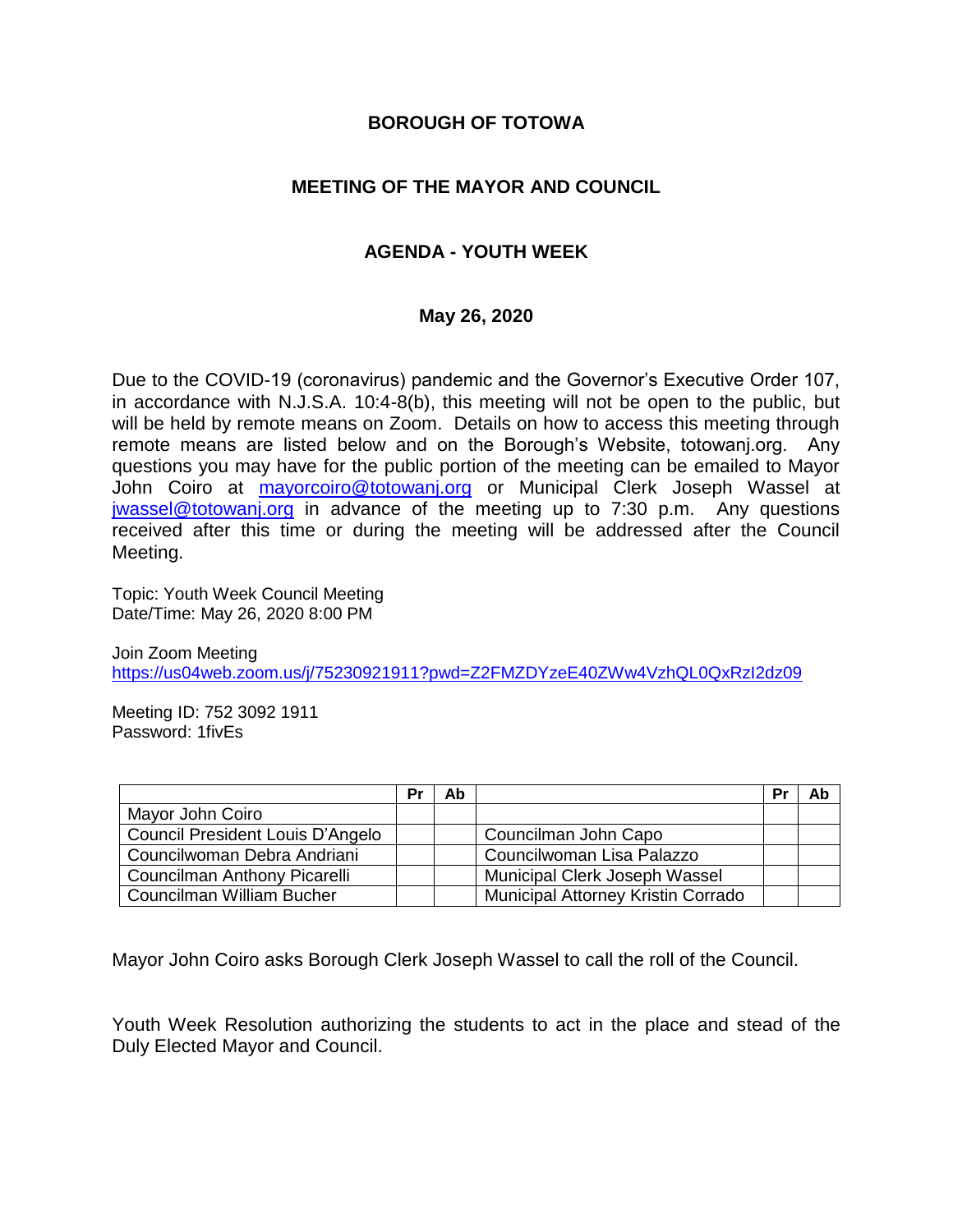## **(At this point the Youth Week Elected Officials will take over.)**

Youth Week Mayor Gianna Goow calls the meeting to order and asks Borough Clerk Sara Castillo to call the roll of the 2020 Youth Week Council.

### **PRESENT:**

### **ABSENT:**

Borough Clerk Castillo recites the Prayer of the Meeting and leads everyone in the Pledge of Allegiance to the Flag.

Borough Clerk Castillo reads the Statement of the Meeting (Open Public Meetings Act).

Dispense with the regular order of business in order to hold a public hearing on Ordinance No. 06-2020 as advertised.

Borough Clerk Castillo announces that Ordinance No. 06-2020 has been advertised for a public hearing for Tuesday, May 26, 2020.

Borough Clerk Castillo reads the legal notice and the title of Ordinance No. 06-2020.

Open the public hearing.

Mayor Goow (or Mayor Coiro) will announce if any emailed questions were received pertaining to this ordinance.

#### CITIZENS HEARD:

Any questions you may have regarding this ordinance can be emailed to Mayor John Coiro at **[mayorcoiro@totowanj.org](mailto:mayorcoiro@totowanj.org)** or Municipal Clerk Joseph Wassel at [jwassel@totowanj.org](mailto:jwassel@totowanj.org) in advance of the meeting up to 7:30 p.m.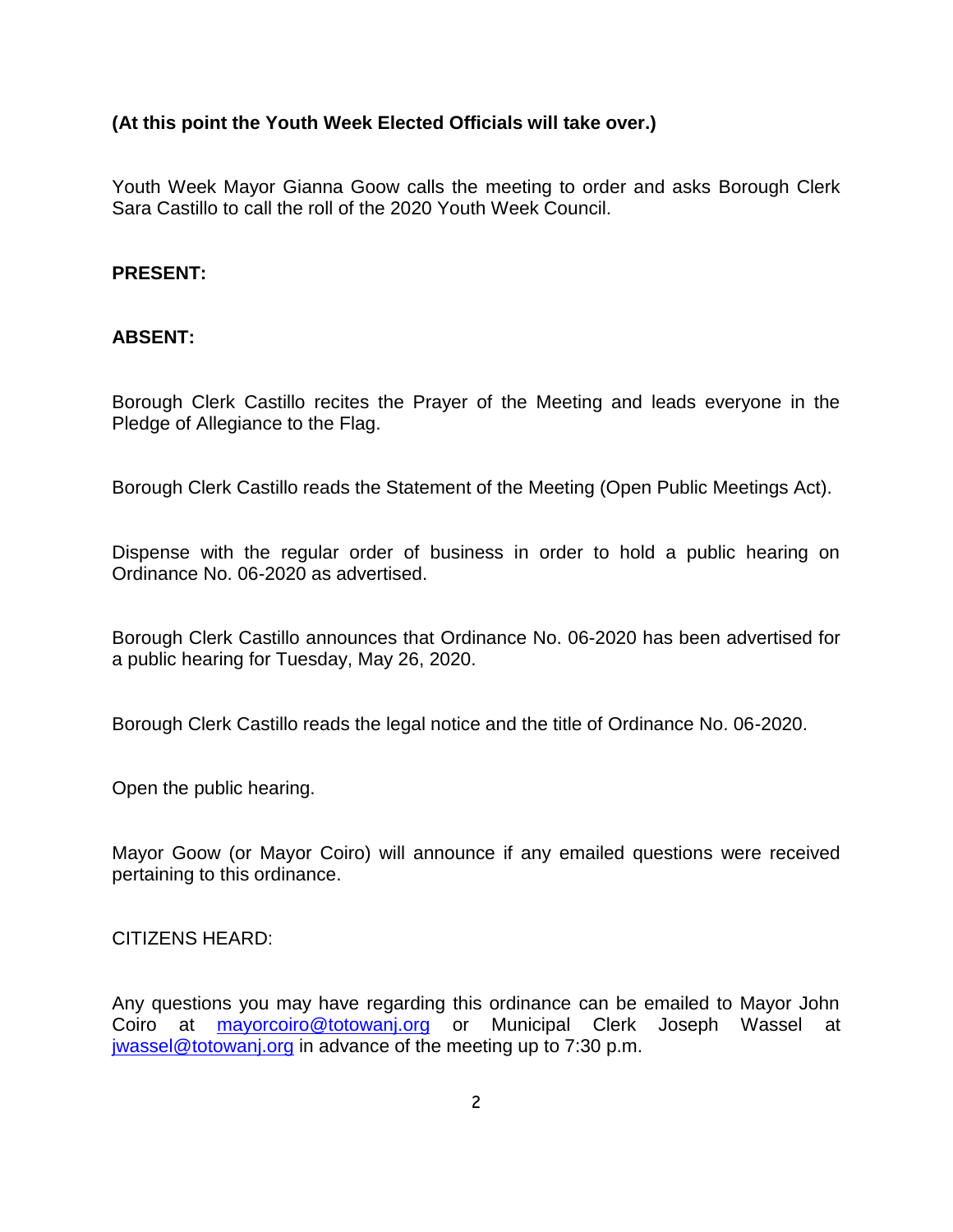Close the public hearing.

Borough Clerk Castillo reads Ordinance No. 06-2020 by title.

Adopt Ordinance No. 06-2020.

Revert to the regular order of business.

Mayor Goow asks if there are any reports from Members of the Council, the Borough Clerk or the Borough Attorney.

Borough Attorney Andrea Jean Colobong – gives report.

Mayor Goow (or Mayor Coiro) will announce if any emailed questions were received pertaining to the public portion of the meeting.

CITIZENS HEARD:

Any questions you may have for the public portion of the meeting can be emailed to Mayor John Coiro at [mayorcoiro@totowanj.org](mailto:mayorcoiro@totowanj.org) or Municipal Clerk Joseph Wassel at [jwassel@totowanj.org](mailto:jwassel@totowanj.org) in advance of the meeting up to 7:30 p.m.

Minutes of the Mayor and Council for the meeting of May 12, 2020.

**(The Committees are listed with the duly elected Council Member first and the student counterpart in parentheses.)**

## **COMMITTEE ON FINANCE: ANTHONY PICARELLI (JILLIAN TOVAR), LOU D'ANGELO (CATHERINE SNELL), JOHN CAPO (RYAN DENUNZIO).**

Tax Assessor Sofia Vargas – gives report.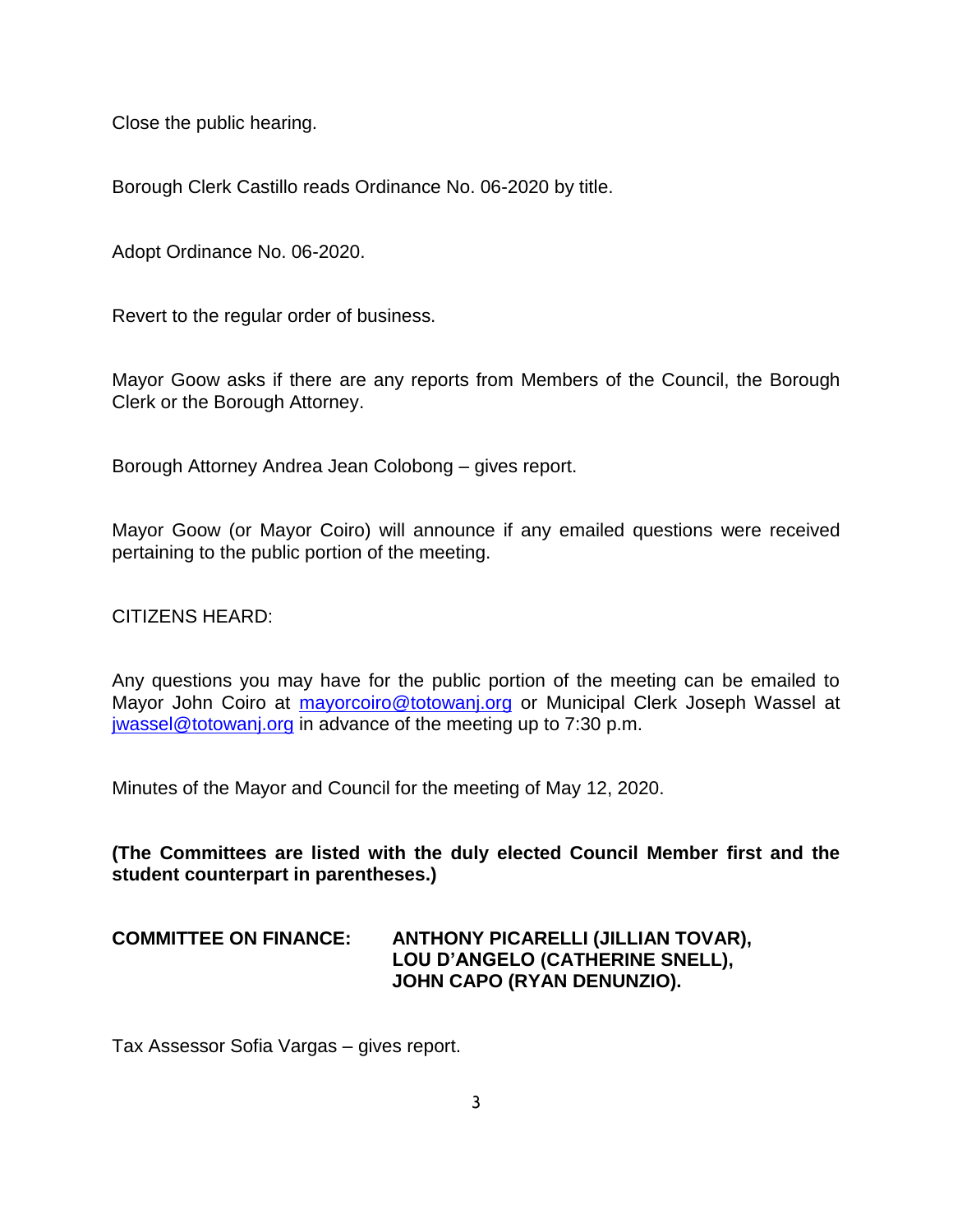Tax Collector Alexa Riker – gives report.

Resolution No. 2020-12 for the payment of bills.

## **COMMITTEE ON PUBLIC SAFETY: LOU D'ANGELO (CATHERINE SNELL), JOHN CAPO (RYAN DENUNZIO), WILLIAM BUCHER (ALEXUS NAVARRO).**

Police Chief Brandon Veneziano – gives report.

Fire Chief Jesse Huang – gives report.

Fireman's Applications, the purchase of fireman's equipment and authorize fireman's physicals for Marco Riccio for Volunteer Fire Company No. 1 and Nicholas DeNunzio for Fire Rescue.

### **COMMITTEE ON PUBLIC WORKS: WILLIAM BUCHER (ALEXUS NAVARRO), LISA PALAZZO (MARY REILLY), ANTHONY PICARELLI (JILLIAN TOVAR).**

Superintendent of Public Works Daniel Pagano – gives report.

Change Order No. 1 for a net increase of \$11,357.90 and Payment Estimate No. 4 in the amount of \$18,680.66 to Manor II Electric, Inc. for the DPW Garage and Shepherds Lane Pump Station Generator Improvements.

## **COMMITTEE ON ENGINEERING & PUBLIC PROPERTY: JOHN CAPO (RYAN DENUNZIO), DEBRA ANDRIANI (KAYLA PERRICELLI), LOU D'ANGELO (CATHERINE SNELL).**

Borough Engineer Sara Barrise – gives report.